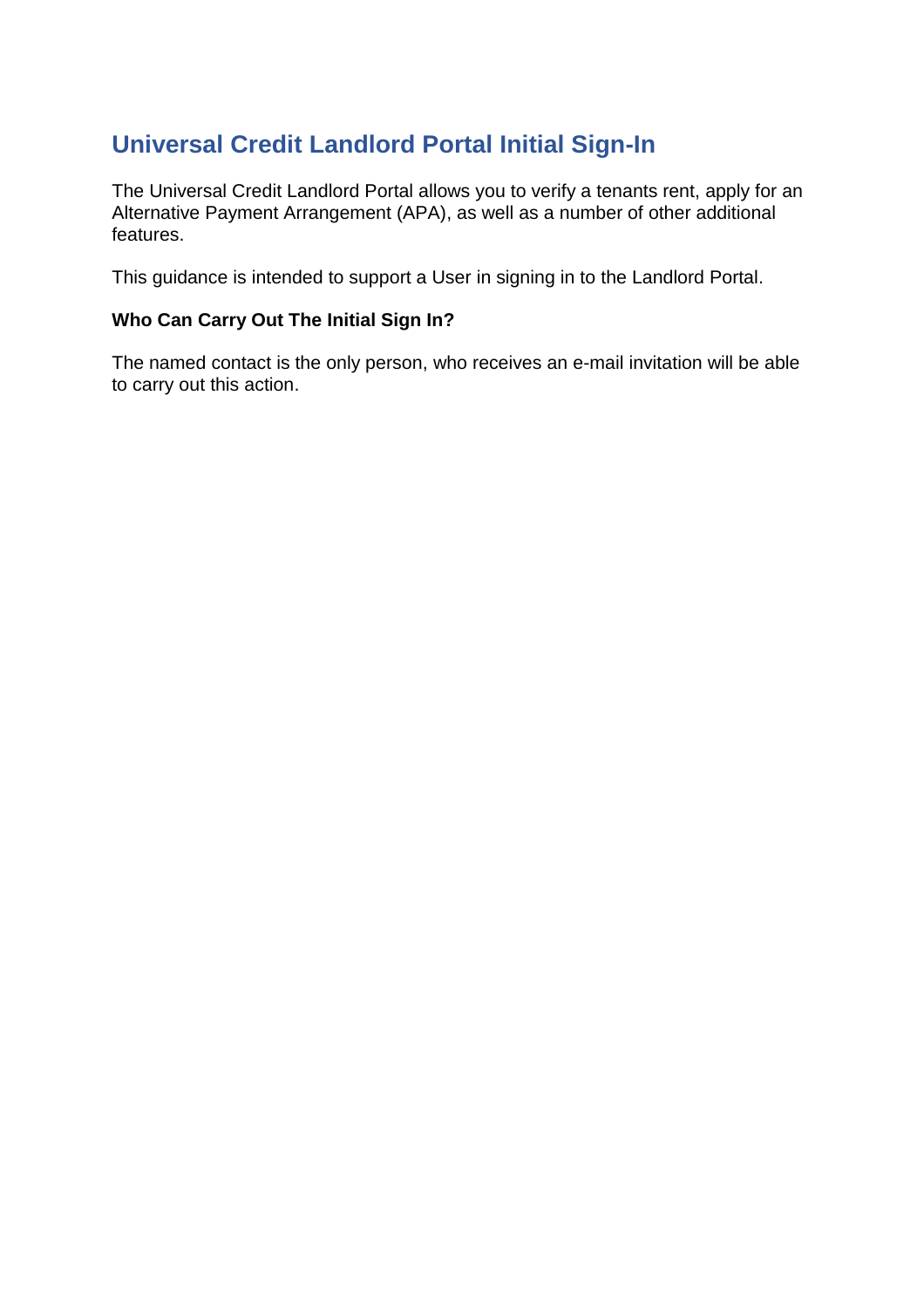## **Actions To Sign-Into The Portal / Create User Account**

Your organisations named enrolment contact will receive an e-mail invitation to the Landlord Portal which includes a link. Clicking on this link will bring you to the following page:

| Last name                                                              |  |
|------------------------------------------------------------------------|--|
|                                                                        |  |
| <b>Confirm email</b>                                                   |  |
| Password                                                               |  |
| This must contain at least:<br>1 capital letter<br>1 lower case letter |  |
| 1 number<br>8 characters                                               |  |

To begin creating your user profile,

- 1. complete all 4 text fields (First Name, Last Name, Email Address & Password/Confirm Password)
- 2. Select "Continue"

**Note**: E-mail addresses should be individual and unique to a user, and not in use anywhere else in relation to Universal credit. You should not use generic email addresses to create "team" accounts.